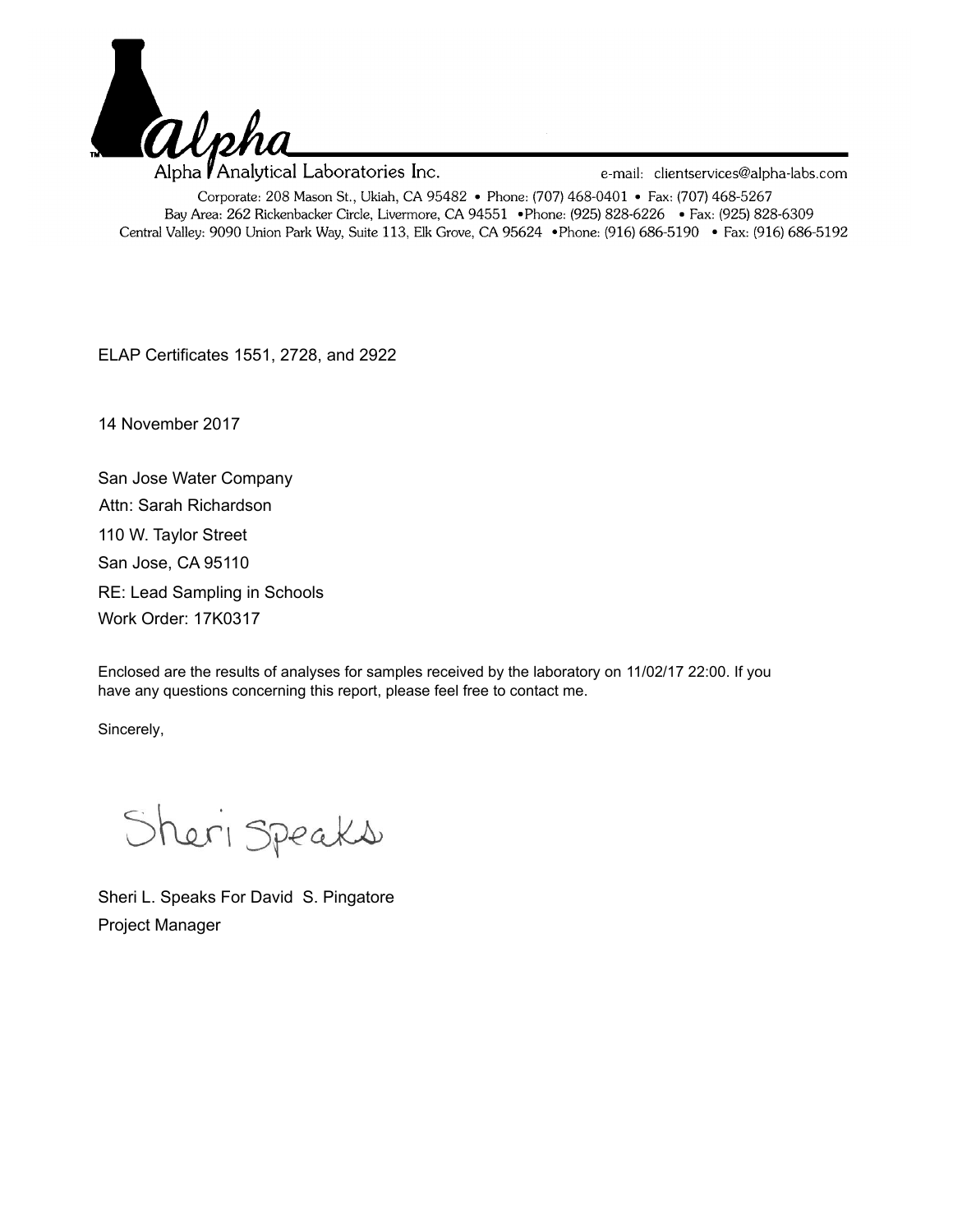

Alpha **Analytical Laboratories Inc.** 

e-mail: clientservices@alpha-labs.com

Corporate: 208 Mason St., Ukiah, CA 95482 • Phone: (707) 468-0401 • Fax: (707) 468-5267 Bay Area: 262 Rickenbacker Circle, Livermore, CA 94551 • Phone: (925) 828-6226 • Fax: (925) 828-6309 Central Valley: 9090 Union Park Way, Suite 113, Elk Grove, CA 95624 • Phone: (916) 686-5190 • Fax: (916) 686-5192

| San Jose Water Company | Project:     | Lead Sampling in Schools |                |
|------------------------|--------------|--------------------------|----------------|
| 110 W. Taylor Street   | Project #:   | Lead in Schools          | Reported:      |
| San Jose CA, 95110     | Project Mgr: | Sarah Richardson         | 11/14/17 06:46 |

#### **Analytical Report for Samples**

| Sample ID     | Laboratory ID | Matrix | Date Sampled   | <b>Date Received</b> |
|---------------|---------------|--------|----------------|----------------------|
| 4310011-BBE-A | 17K0317-01    | Water  | 11/02/17 05:48 | 11/02/17 22:00       |
| 4310011-BBE-B | 17K0317-02    | Water  | 11/02/17 06:22 | 11/02/17 22:00       |
| 4310011-BBE-C | 17K0317-03    | Water  | 11/02/17 06:12 | 11/02/17 22:00       |
| 4310011-BBE-D | 17K0317-04    | Water  | 11/02/17 06:03 | 11/02/17 22:00       |
| 4310011-BBE-E | 17K0317-05    | Water  | 11/02/17 05:56 | 11/02/17 22:00       |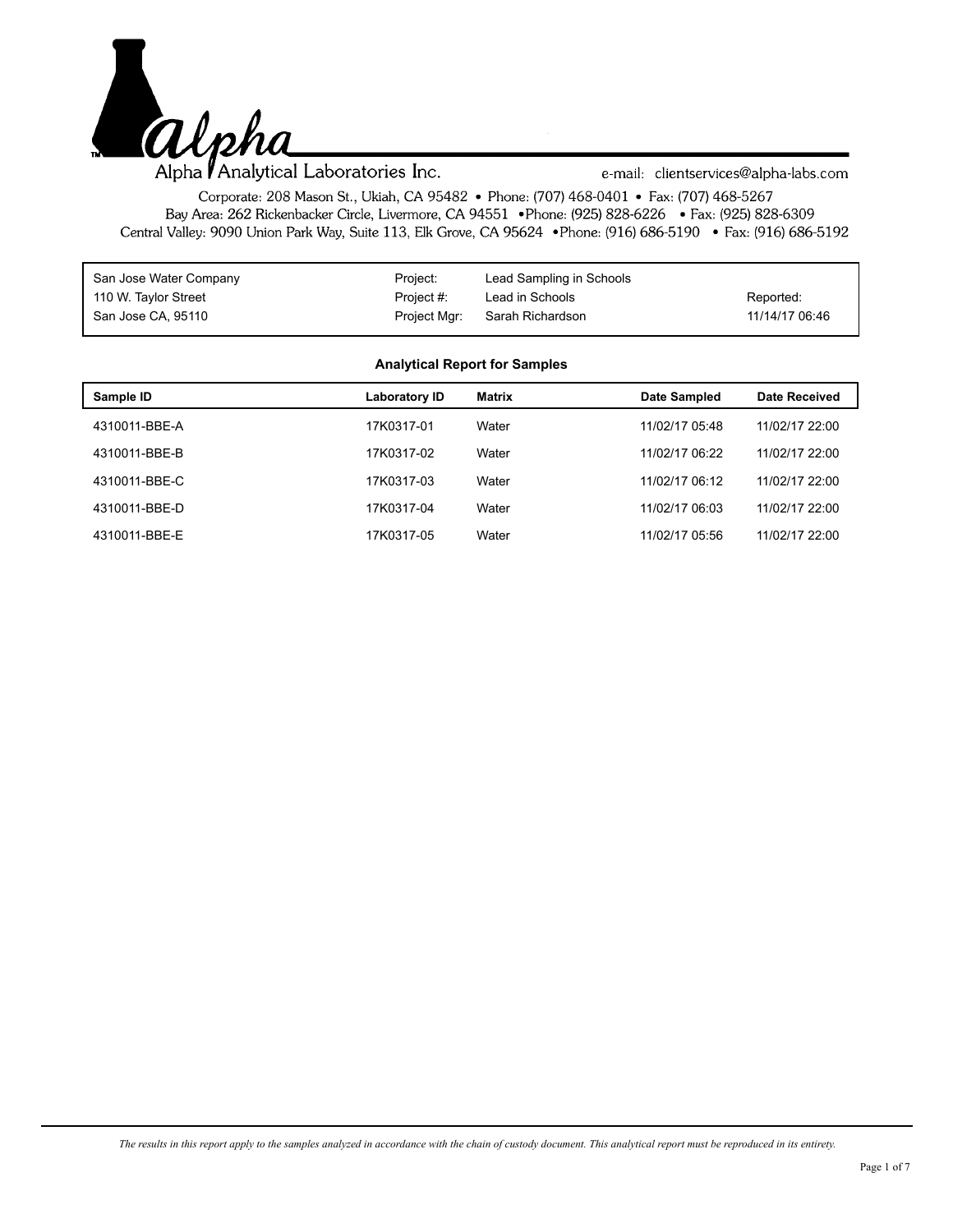

Alpha *Analytical* Laboratories Inc.

e-mail: clientservices@alpha-labs.com

Corporate: 208 Mason St., Ukiah, CA 95482 • Phone: (707) 468-0401 • Fax: (707) 468-5267 Bay Area: 262 Rickenbacker Circle, Livermore, CA 94551 • Phone: (925) 828-6226 • Fax: (925) 828-6309 Central Valley: 9090 Union Park Way, Suite 113, Elk Grove, CA 95624 • Phone: (916) 686-5190 • Fax: (916) 686-5192

| Sample Name:   | 4310011-BBE-A                                | Report Date:     | 11/14/17 06:46 |
|----------------|----------------------------------------------|------------------|----------------|
| Laboratory ID: | 17K0317-01                                   | Laboratory Code: | 1610           |
| System Name:   | SAN JOSE WATER COMPANY                       | Sample Date:     | 11/02/17 05:48 |
| Source Name:   | 4310011-BBE-A NORTHWOOD ELEM.- SAMPLE LOC. 1 | Sample Received: | 11/02/17 22:00 |
| Sampled by:    | Client                                       | User ID:         | <b>HEN</b>     |
| Employed by:   | San Jose Water Co.                           | System Number:   | 4310011        |
|                |                                              |                  |                |

Data submitted to DDW via EDT

| <b>Parameter</b> | Result | MCL | <b>DLR</b> | <b>Units</b> | <b>Storet</b> | Test Method |
|------------------|--------|-----|------------|--------------|---------------|-------------|
| Lead             | 5.0    |     | 5.0        | ug/L         | 01051         | EPA 200.8   |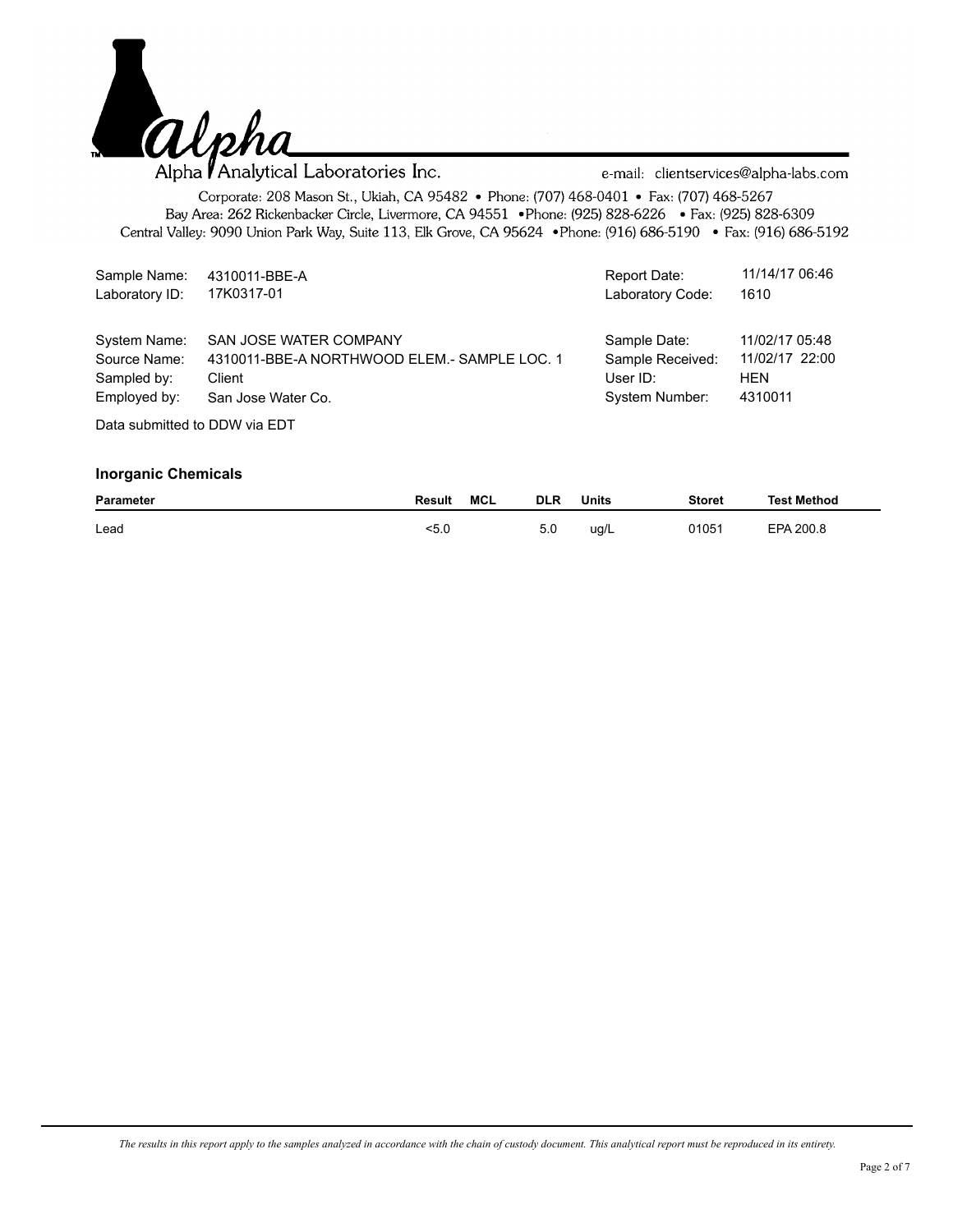

| Sample Name:                  | 4310011-BBE-B                                 | Report Date:     | 11/14/17 06:46 |
|-------------------------------|-----------------------------------------------|------------------|----------------|
| Laboratory ID:                | 17K0317-02                                    | Laboratory Code: | 1610           |
| System Name:                  | SAN JOSE WATER COMPANY                        | Sample Date:     | 11/02/17 06:22 |
| Source Name:                  | 4310011-BBE-B NORTHWOOD ELEM. - SAMPLE LOC. 2 | Sample Received: | 11/02/17 22:00 |
| Sampled by:                   | Client                                        | User $ID$ :      | <b>HEN</b>     |
| Employed by:                  | San Jose Water Co.                            | System Number:   | 4310011        |
| Deta submitted to DDM via FDT |                                               |                  |                |

Data submitted to DDW via EDT

| <b>Parameter</b> | Result | MCL | <b>DLR</b> | <b>Units</b> | <b>Storet</b> | <b>Test Method</b> |
|------------------|--------|-----|------------|--------------|---------------|--------------------|
| Lead             | <5.0   |     | 5.0        | ug/L         | 01051         | EPA 200.8          |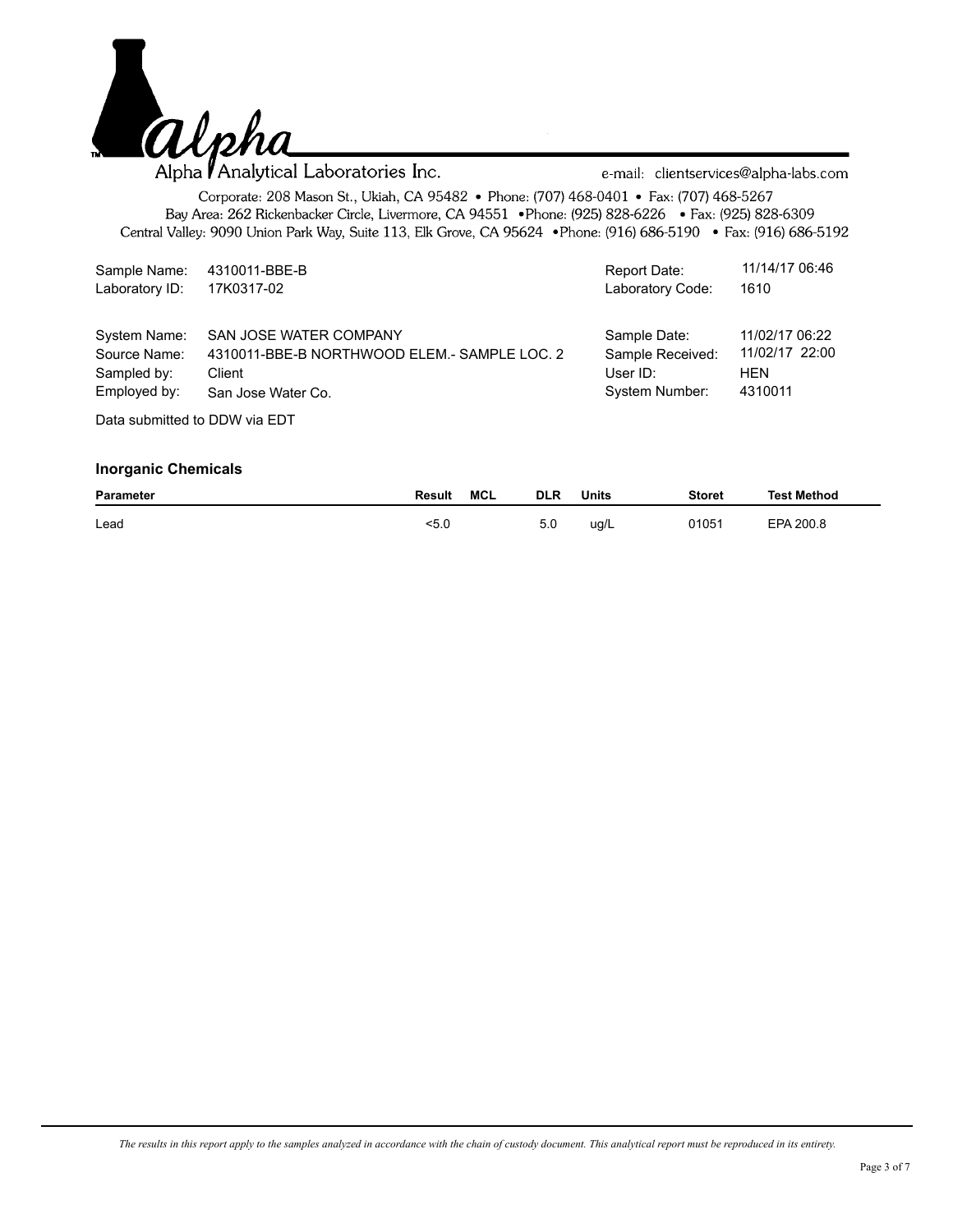

| Sample Name:   | 4310011-BBE-C                                | Report Date:     | 11/14/17 06:46 |  |  |  |  |
|----------------|----------------------------------------------|------------------|----------------|--|--|--|--|
| Laboratory ID: | 17K0317-03                                   | Laboratory Code: | 1610           |  |  |  |  |
| System Name:   | SAN JOSE WATER COMPANY                       | Sample Date:     | 11/02/17 06:12 |  |  |  |  |
| Source Name:   | 4310011-BBE-C NORTHWOOD ELEM.- SAMPLE LOC. 3 | Sample Received: | 11/02/17 22:00 |  |  |  |  |
| Sampled by:    | Client                                       | User $ID:$       | <b>HEN</b>     |  |  |  |  |
| Employed by:   | San Jose Water Co.                           | System Number:   | 4310011        |  |  |  |  |
|                | Deta submitted to DDM via FDT                |                  |                |  |  |  |  |

Data submitted to DDW via EDT

| <b>Parameter</b> | Result | MCL | <b>DLR</b> | Units | <b>Storet</b> | Test Method |
|------------------|--------|-----|------------|-------|---------------|-------------|
| Lead             | <5.0   |     | 5.0        | ug/L  | 01051         | EPA 200.8   |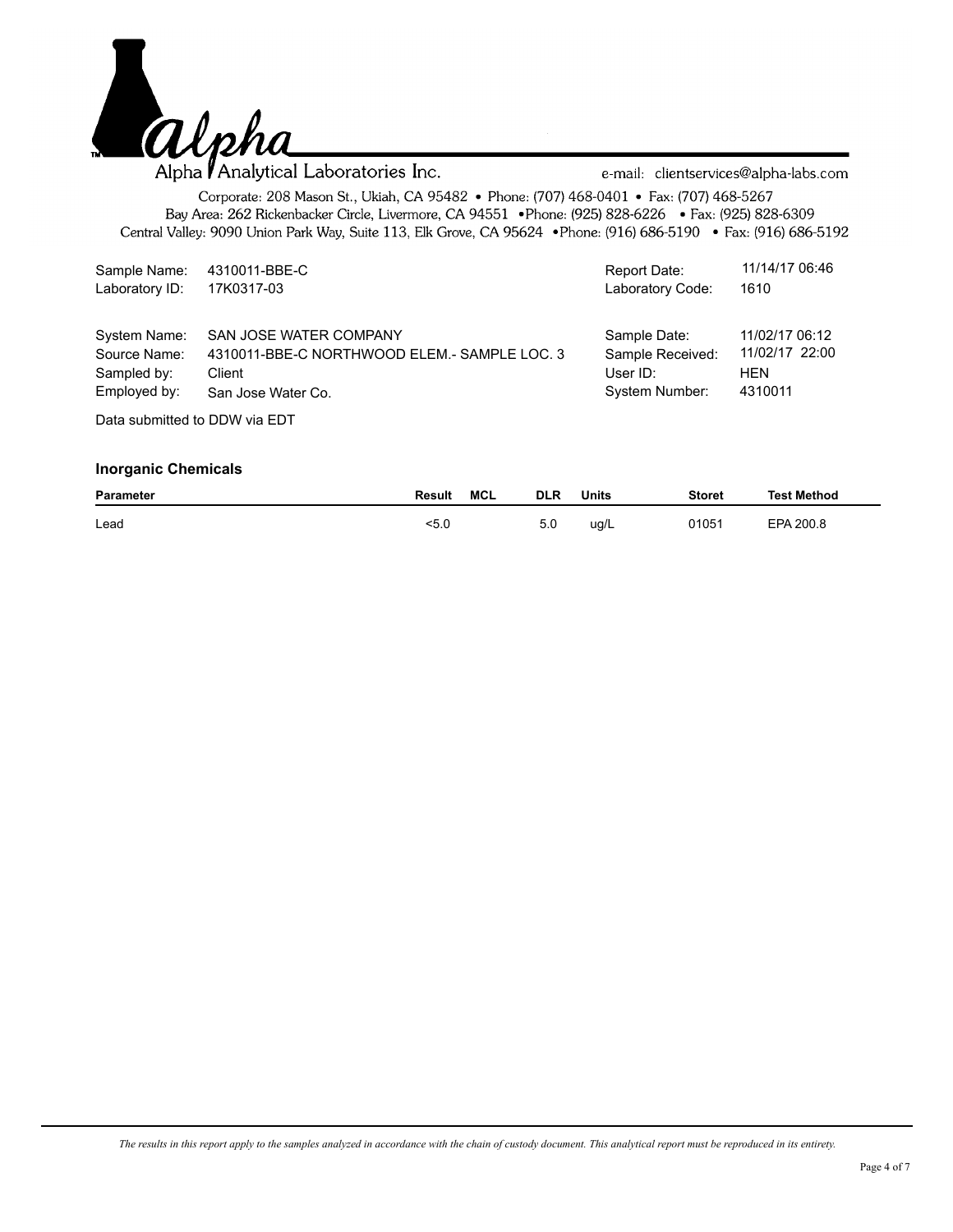

| Sample Name:   | 4310011-BBE-D                                | Report Date:     | 11/14/17 06:46 |  |  |  |  |
|----------------|----------------------------------------------|------------------|----------------|--|--|--|--|
| Laboratory ID: | 17K0317-04                                   | Laboratory Code: | 1610           |  |  |  |  |
| System Name:   | SAN JOSE WATER COMPANY                       | Sample Date:     | 11/02/17 06:03 |  |  |  |  |
| Source Name:   | 4310011-BBE-D NORTHWOOD ELEM.- SAMPLE LOC. 4 | Sample Received: | 11/02/17 22:00 |  |  |  |  |
| Sampled by:    | Client                                       | User $ID:$       | <b>HEN</b>     |  |  |  |  |
| Employed by:   | San Jose Water Co.                           | System Number:   | 4310011        |  |  |  |  |
|                | Deta submitted to DDM via FDT                |                  |                |  |  |  |  |

Data submitted to DDW via EDT

| <b>Parameter</b> | Result | MCL | <b>DLR</b> | <b>Units</b> | <b>Storet</b> | <b>Test Method</b> |
|------------------|--------|-----|------------|--------------|---------------|--------------------|
| Lead             | <5.0   |     | 5.0        | ug/L         | 01051         | EPA 200.8          |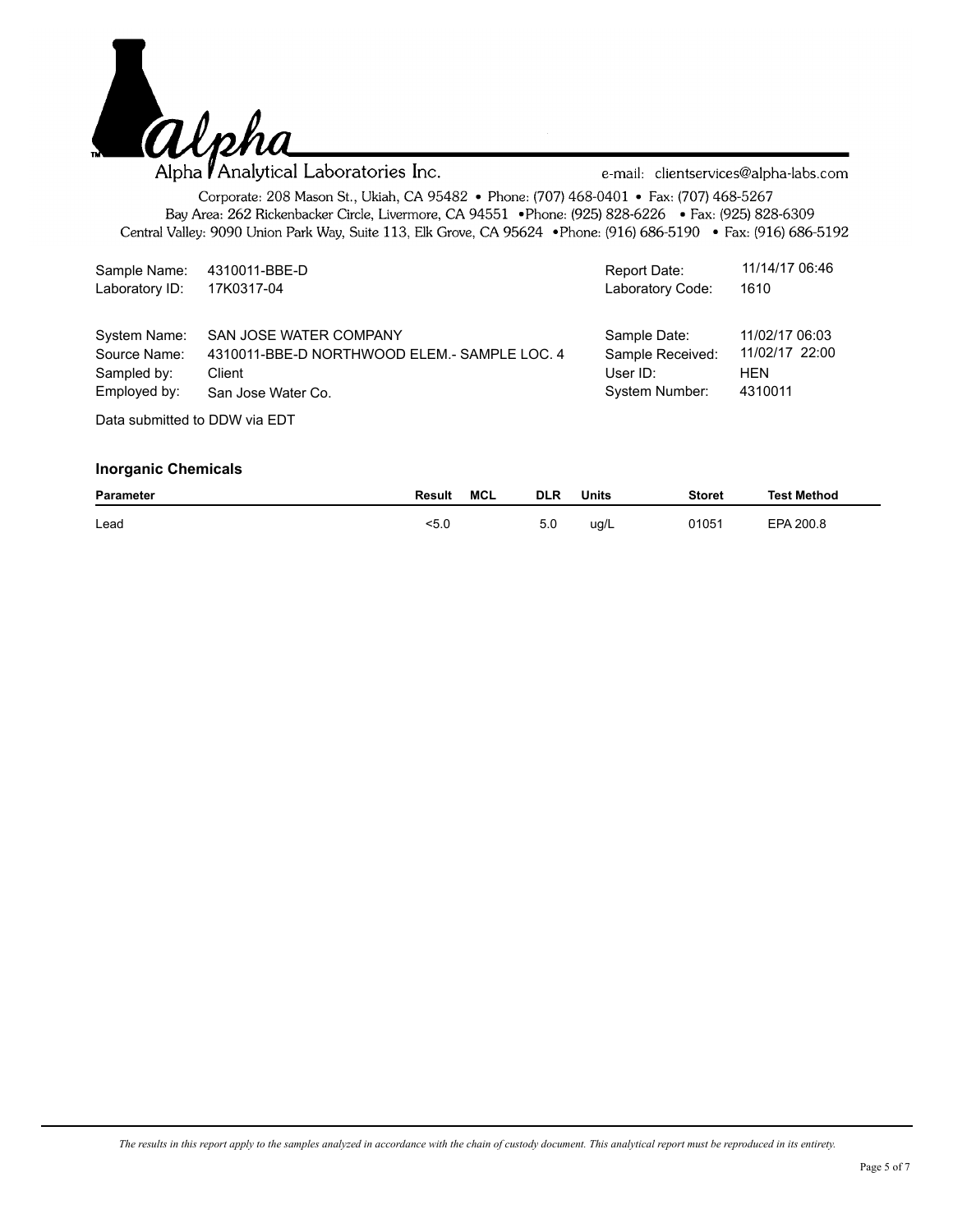

| Sample Name:                  | 4310011-BBE-E                                | Report Date:     | 11/14/17 06:46 |  |  |  |
|-------------------------------|----------------------------------------------|------------------|----------------|--|--|--|
| Laboratory ID:                | 17K0317-05                                   | Laboratory Code: | 1610           |  |  |  |
| System Name:                  | SAN JOSE WATER COMPANY                       | Sample Date:     | 11/02/17 05:56 |  |  |  |
| Source Name:                  | 4310011-BBE-E NORTHWOOD ELEM.- SAMPLE LOC. 5 | Sample Received: | 11/02/17 22:00 |  |  |  |
| Sampled by:                   | Client                                       | User $ID:$       | <b>HEN</b>     |  |  |  |
| Employed by:                  | San Jose Water Co.                           | System Number:   | 4310011        |  |  |  |
| Deta submitted to DDM via FDT |                                              |                  |                |  |  |  |

Data submitted to DDW via EDT

| <b>Parameter</b> | Result | MCL | <b>DLR</b> | <b>Units</b> | <b>Storet</b> | <b>Test Method</b> |
|------------------|--------|-----|------------|--------------|---------------|--------------------|
| Lead             | <5.0   |     | 5.0        | ug/L         | 01051         | EPA 200.8          |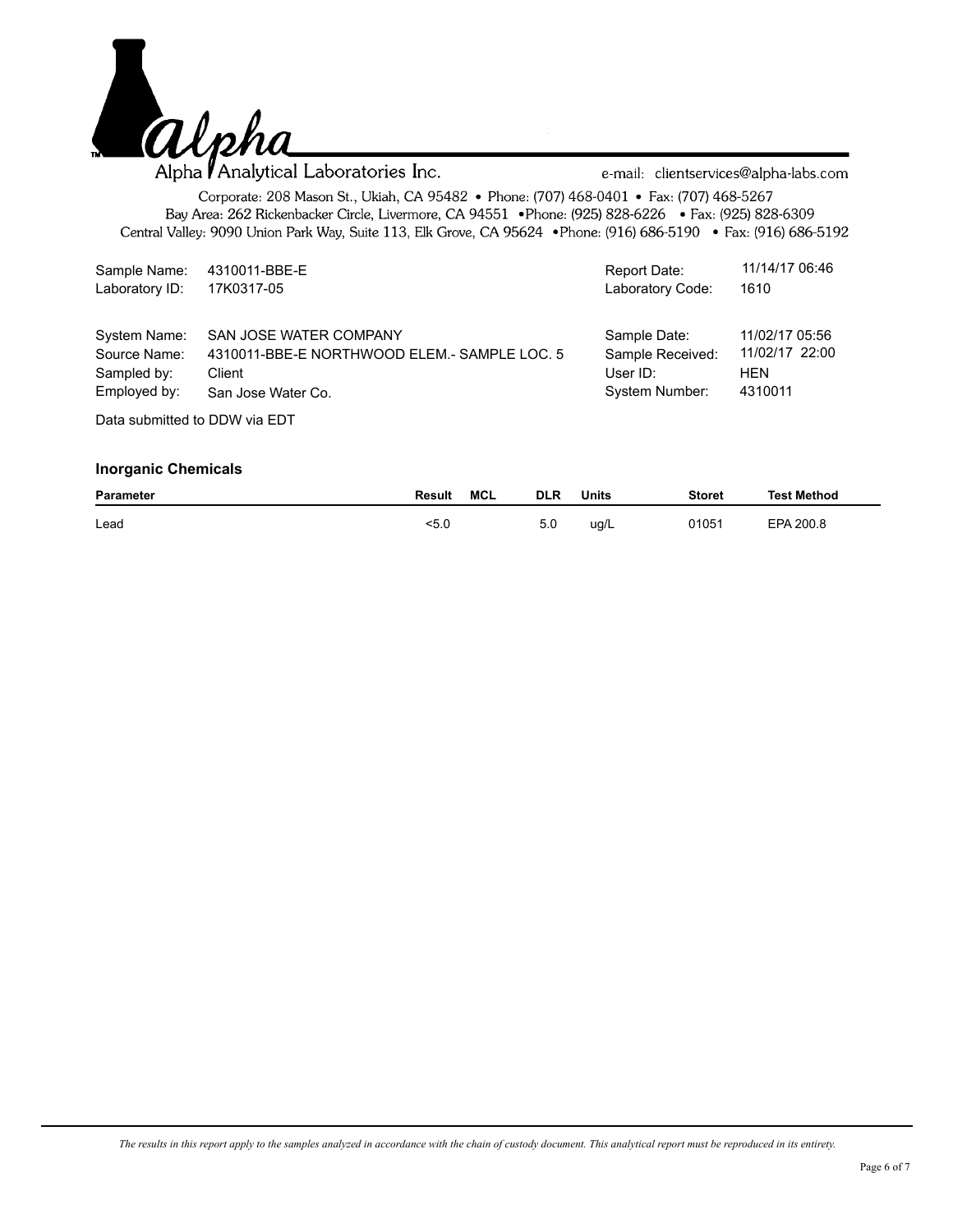

## **Notes and Definitions**

- ND Analyte NOT DETECTED at or above the reporting limit
- \* Tiered Maximum Contaminant and/or Action Levels: Sulfate and Chloride 250-500-600 mg/L, Specific Conductance 900-1600-2200 umho/cm, TDS 500-1000-1500 mg/L.